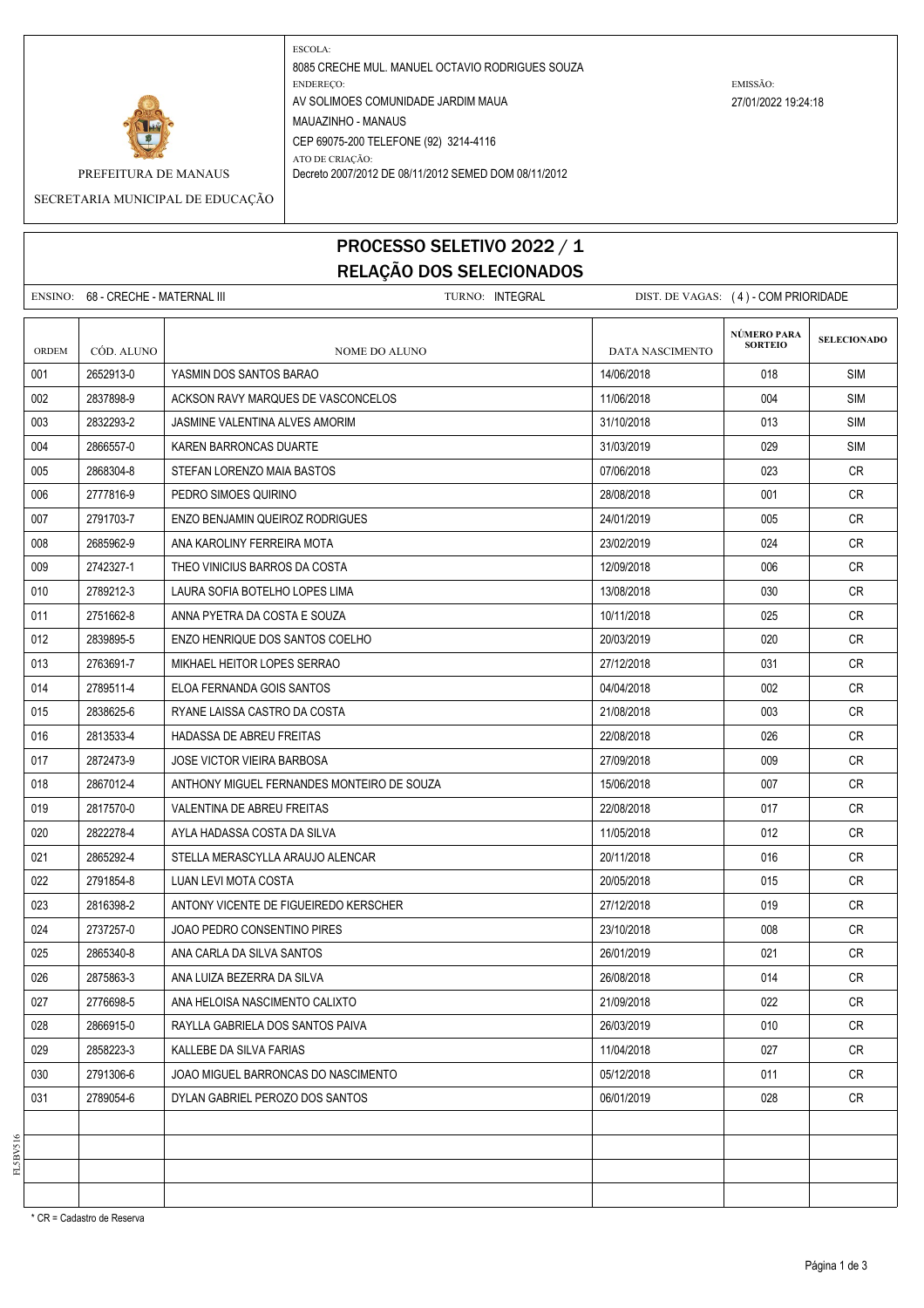

ESCOLA: 8085 CRECHE MUL. MANUEL OCTAVIO RODRIGUES SOUZA ENDEREÇO: EMISSÃO: AV SOLIMOES COMUNIDADE JARDIM MAUA 27/01/2022 19:24:18 MAUAZINHO - MANAUS CEP 69075-200 TELEFONE (92) 3214-4116 ATO DE CRIAÇÃO:

PREFEITURA DE MANAUS Decreto 2007/2012 DE 08/11/2012 SEMED DOM 08/11/2012

SECRETARIA MUNICIPAL DE EDUCAÇÃO

## PROCESSO SELETIVO 2022 / 1 RELAÇÃO DOS SELECIONADOS

ENSINO: 68 - CRECHE - MATERNAL III **ENSINO: INTEGRAL ENSINO: INTEGRAL** DIST. DE VAGAS: ( 3 ) - SEM PRIORIDADE **SELECIONADO** ORDEM CÓD. ALUNO **NOME DO ALUNO** NOME DO ALUNO DATA NASCIMENTO 001 2820497-2 LIVIA GUEDES ANTUNES 26/11/2018 035 SIM 002 2723381-2 KAUA MIGUEL DOS SANTOS COSTA 2008/2018 20/08/2018 9018 9118 SIM 003 | 2854956-2 | ARIELLY LIMA MELO | 10/10/2018 SIM 004 2819162-5 LUISANIELYS CHARLLOTT PLAZA MILLAN 31/05/2018 010 CR 005 2820439-5 SOPHIA RAFAELLY BELMIRO DA GAMA 2000 20001/2018 005 20/01/2018 020 CR 006 2863007-6 DANIEL ASSUNCAO MOURA 22/07/2018 CR 007 2842996-6 NICOLAS DA SILVA LIMA 27/12/2018 27/12/2018 0013 CR 008 2863749-6 PEROLA VALENTIA DOS SANTOS MONTEIRO 17/10/2018 025 CR 009 2840498-0 BENJAMIN ESTEVAO DE OLIVEIRA SILVA 2AND 24/05/2018 | 23/05/2018 | 239 | CR 010 2853660-6 SOPHIA EDUARDA DOS SANTOS SEGADILHA 23/08/2018 23/08/2018 040 CR 011 2839857-2 VICTOR GABRIEL DE AZEVEDO AGUIAR 17/05/2018 038 CR 012 2826118-6 VURI MAXWELL SENA DA COSTA 14/09/2018 2010 2015 015 CR 013 2866152-4 ARTHUR YAN VINHOTE MENEZES 01/10/2018 CR 014 2852366-0 LINCOLN MOREIRA FIGUEIREDO ALVES 08/07/2018 019 CR 015 2786236-4 JOSE HENRIQUE SILVA CAVALCANTE 2000 2000 21/11/2018 21/11/2018 017 CR 016 2788843-6 ANA GUADALUPE FERRO LIMA 22/03/2019 CR 017 2861602-2 RAYRA EMMANUELLE BRAGA VIEIRA 17.05/2018 17/05/2018 022 CR 018 2747050-4 DAVENA HELOISA OLIVEIRA DA SILVA 16/07/2018 | 16/07/2018 | 001 | CR 019 2867322-0 THOMAS MILLER FALCAO FREIRE CONTROLLER CONTROLLER D7/09/2018 07/09/2018 024 CR 020 2677011-3 MIGUEL ALBUQUERQUE DE SOUZA 19/11/2018 011 CR 021 2866811-1 KEVELLY CARVALHO ALVES 05/09/2018 026 CR 022 2869774-0 LEVI FELIPE SOARES DA CONCEICAO 14/10/2018 | 14/10/2018 | 033 CR 023 2819067-0 EDUANNYS ALEJANDRA CARABALLO RODRIGUEZ CONTENT D9/07/2018 09/07/2018 023 CR 024 2875697-5 EVELLIN DANTAS DE QUEIROZ 30/12/2018 012 CR 025 2734213-1 ARLISON GABRIEL MOREIRA AGUIAR 21/12/2018 029 CR 026 2851070-4 JOAO LUCAS PINTO BARBOSA 07/04/2018 030 CR 027 2865169-3 ISADORA SILVA DE ALMEIDA 22/02/2019 003 CR 028 2850484-4 YURI EMANOEL SILVA DE SOUSA 30/04/2018 014 CR 029 2860900-0 KEMELLY CRISTINY FIALHO 22/08/2018 031 CR 030 2830960-0 HEITOR GABRIEL SANTOS DOS SANTOS 28/04/2018 28/04/2018 016 CR 031 2730951-7 ABDIELYMAR SHALOME CANAS MONTANA 20/06/2018 032 CR 032 2769887-4 GABRIEL DE LIMA FIGUEIREDO 01/12/2018 034 CR 033 2867632-7 SOPHIA GABRIELLY MOURA CABRAL 17/09/2018 CR 034 2787947-0 ALANA LOPES GUIMARAES 2000 27/01/2019 27/01/2019 27/01/2019 037 CR 035 2858734-0 | MATIAS JOSE GARCIA CAIGUA 24/08/2018 | 24/08/2018 | 24/08/2018 | 2006 | CR **NÚMERO PARA SORTEIO**

\* CR = Cadastro de Reserva

FL5BV516